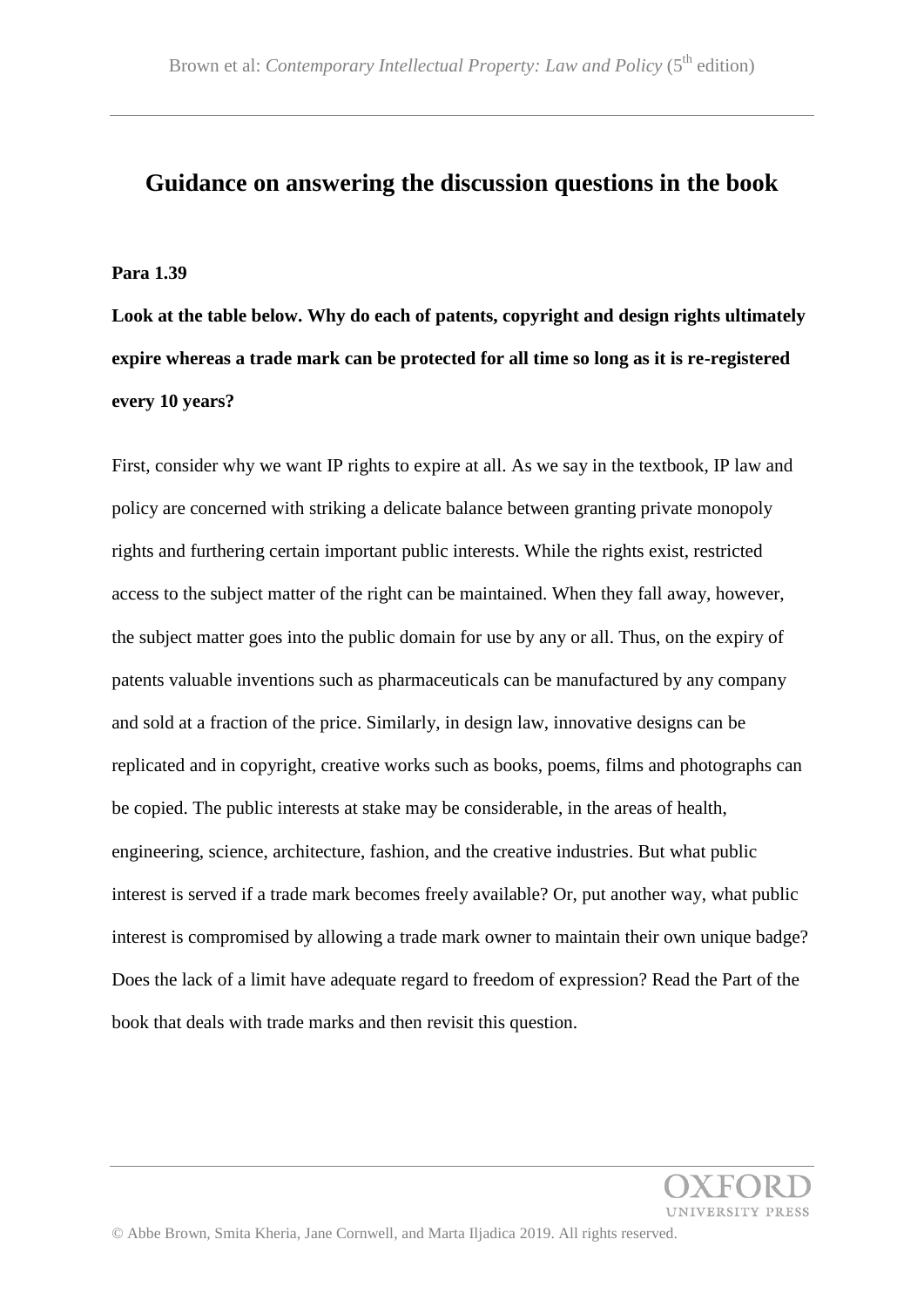## **Para 1.54**

**How is it possible for the Union (and formerly the Community) to legislate on property matters when Article 345 TFEU states: 'This Treaty shall in no way prejudice the rules in Member States governing the system of property ownership'? Will the existence of a single right render national rights redundant?**

There are two parts to this question. First, how can it be that the European Union can legislate on IP matters when this seems to conflict with Article 345 TFEU; secondly, what is the effect on national property laws if we have a unified European property right in any given area of IP law? Well, the starting point is to ask what do we mean by 'prejudice' members states' rules? Does it 'prejudice' local laws to add to existing forms of property, for example? Arguably not. Also, is there a distinction to be drawn between (a) whether property rights can be taken away, and (b) whether their operation can be subject to some form of regulation?

The European Court of Justice addresses this area many years ago as we discuss in Part VII of the book. The first case to do so was *Deutsche Grammophon GmbH v Metro SB Grossmarkte GmbH & Co* [1971] 1 CMLR 631 in which the Court drew an important distinction between the *existence* of property rights and the *exercise* of property rights. It was held that while the Treaty does not, and cannot, affect the existence of property rights conferred by national legislatures, it is permissible to influence the exercise of those rights in the pursuit of the broader aims of the Single Market. We explore the circumstances in which this occurs and the parameters in chapter 19.

As to the second part of our question, it is the case that a *new* unitary European intellectual property right is perfectly permissible *so long as* this does not involve the removal of any national rights. Thus, we see that in addition to the Community Design Right and the

*INIVERSITY PRESS*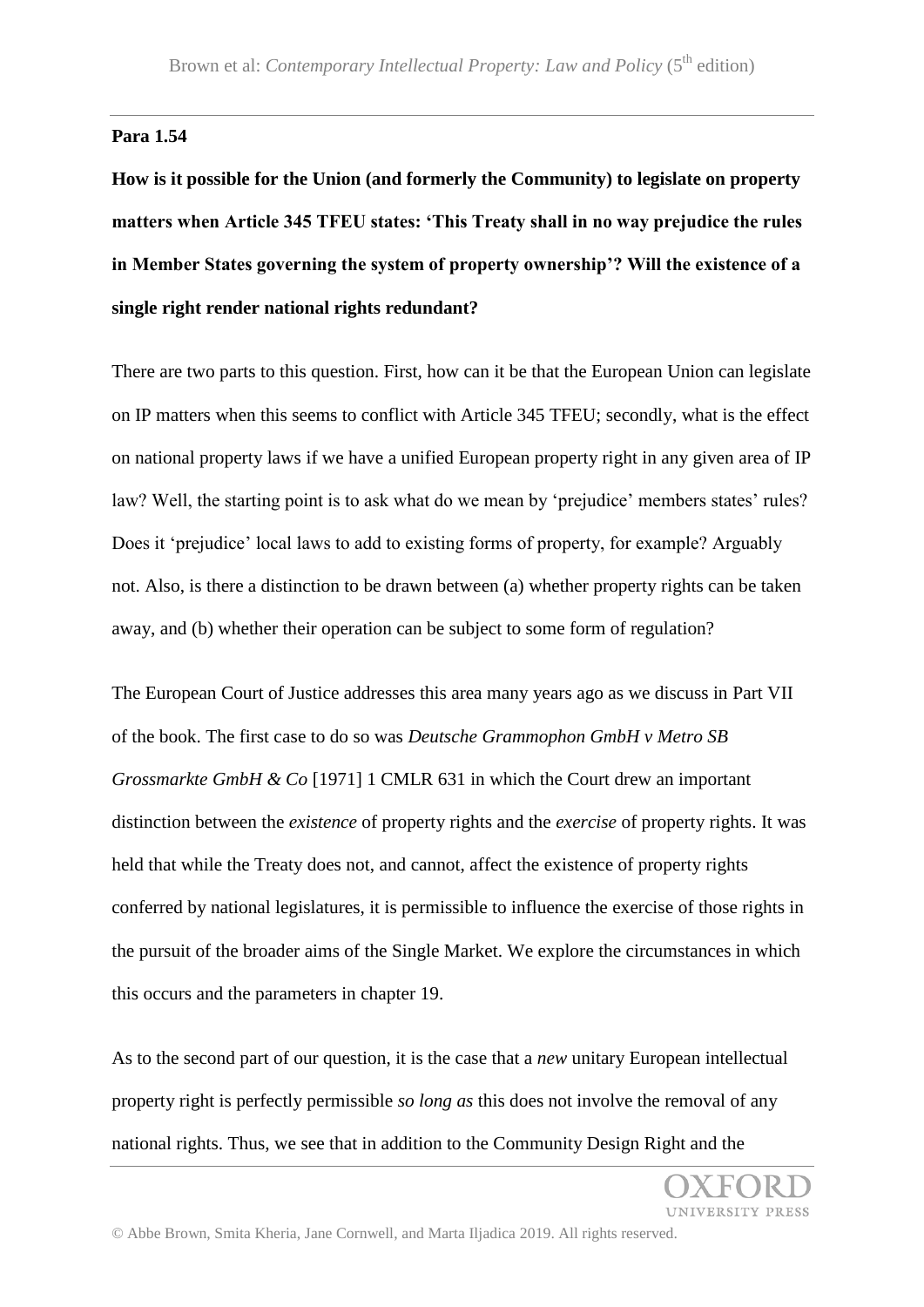Community Trade Mark, national systems of design and trade mark protection remain. In practice, applicants can decide for themselves which options are best for their needs and the markets they wish to access. But is it possible to have a national right *and* a Community right at the same time? Why would you bother? And how are your views on this influenced by the movement to the Unified Patent?

### **Para 1.65**

# **What does protection against unfair competition mean? Do you think that the UK maintains a defensible position in this regard? Would it be preferable to institute a specific law in this area? Reconsider the question after you have read Chapter 16.**

'Unfair competition' is a very vague and ill-defined term, and it does not form part of the jurisprudence in the United Kingdom, as we have indicated. But with vagueness can come flexibility, whereas a claimant in the UK must try to pigeon-hole their action into the narrow parameters of available remedies, such as the tort/delict of Passing Off. The UK is very much in the minority in Europe in not having specific rules or remedies to combat unfair competition.

So what does it mean? 'Competition' implies trade and business in the marketplace. But what might 'unfair' encompass? Is it specific illegal practices, deceptive or misleading practices, monopolistic practices, misappropriation of property or valuable assets, or something else? What is the role of intention or inattention to one's conduct? What threshold must be met before the law is breached?

Here is the example of the German law: